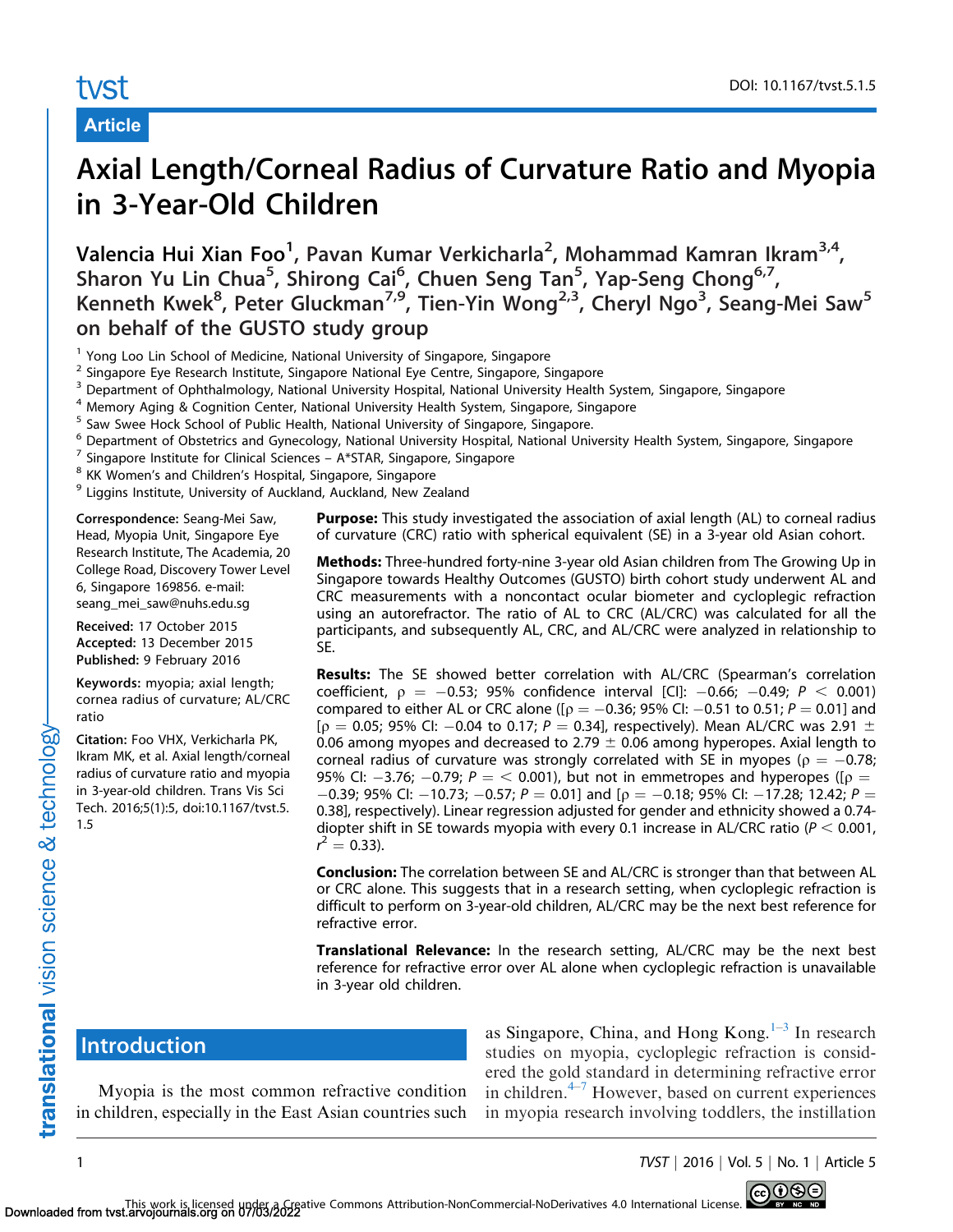of cycloplegic drops can be challenging, and it may not be possible to perform cycloplegic refraction in various situations due to parental objection, uncooperative infants, and in certain conditions where cycloplegia is contraindicated (e.g., Down syndrome and albinism). $8-14$  Although cycloplegic refraction in children cannot be replaced by any other test, it is useful to have an approximate surrogate for myopia in the absence of cycloplegic refraction to allow for the identification and subsequent classification of these study participants as myopes for the purpose of research. Considering that the refractive error of an eye is interrelated with both axial length (AL) and refractive components (such as cornea and lens) of the eye, AL to corneal radius of curvature (CRC) ratio (AL/CRC ratio) has been suggested as a proxy for refractive error in the absence of cycloplegic refraction. However, earlier studies have shown better correlation between the refractive error and AL/CRC ratio compared to AL alone<sup>[15–22](#page-5-0)</sup> in children aged 6 years to young adults aged 19 years, but not in younger children.

This study aims to investigate the correlation between AL/CRC ratio and the spherical equivalent (SE) in a 3-year-old cohort. We aim to determine if AL/CRC is a good approximation for SE in toddlers despite the lack of cycloplegic refraction.

# Methods

Participants were recruited from one of Singapore's largest and most comprehensive birth cohort studies called GUSTO (Growing Up in Singapore towards Healthy Outcomes). The main aims of GUSTO are detailed elsewhere. $^{23}$  $^{23}$  $^{23}$  Mothers have been followed throughout pregnancy, and their offspring were followed annually until the age of 3 years. Apart from various other investigations, refraction, AL, and CRC were the parameters that were assessed at the National University Hospital, Singapore, in those who visited during the period from November 2012 to July 2014. The study was conducted in accordance with the Declaration of Helsinki and was approved by the institutional review boards of National University Hospital and KK Women's and Children's Hospital. Measurements were recorded only after obtaining a written informed consent from the parents. The children involved in this study are of Chinese, Malay, or Indian ethnicity.

Of the 631 study participants who visited the clinic, the required measurements were obtained from 349 participants (55%). Measurements of either the cycloplegic refraction or the corneal radius of curvature were not obtained on 282 participants (45%) due to various reasons (mostly due to uncooperativeness of children, unavailability of technical staff, presence of ocular disease, unwillingness of parent to give consent for cycloplegic refraction). Both eyes of 349 participants were cyclopleged using one drop of 2.5% phenylephrine and three drops of 1% cyclopentolate instilled at 5-minute intervals. A minimum of 30 minutes after installation of the last cycloplegic drop, once full cycloplegia was ascertained, three consecutive measurements of ocular refraction were obtained using a table-mounted autorefractor (RK-F1; Canon, Tokyo, Japan). The autorefractor gave conventional spherocylindrical refractions that were converted to spherical equivalent refraction (SER) calculated as spherical power plus half of cylindrical power. Keratometry and AL measurements were obtained using a biometer (IOL-Master; Carl Zeiss, Jena, Germany). A trained optometrist performed the measurements, and three consecutive measurements were acquired for both AL and anterior CRC when the participant fixated on the internal light. The mean of the three measurements was used for the analysis.

## Data Analysis

There was a high correlation between right and left eye refraction (Pearson correlation coefficient,  $r =$ 0.82), thus only results of the right eye are presented. Refractive error was analyzed as SE. Myopia was defined as SE of  $\leq -0.50$  diopters (D) and hyperopia as SE of  $> +0.50$  D. The AL/CRC ratio was defined as the AL divided by the mean of anterior CRC measured in two meridians,  $90^{\circ}$  and  $180^{\circ}$ . The AL, CRC, AL/CRC, and SE were analyzed as continuous variables, and the Kolmogorov-Smirnov test was used to assess the normality of these variables. The mean and SD were calculated for normally distributed data, and otherwise the median (50th percentile) and interquartile range (IR, values between the 25th and 75th percentiles of the distribution) were used. The 95% confidence intervals (CIs) for AL/CRC were also determined in the total population. To show the correlations between SE and other variables, Spearman's rank correlation was used. Separate linear regression models were constructed with SE as the dependent variable and AL/CRC, AL, and CRC as the main covariate, respectively. A two-sided P value below 0.05 was considered statistically significant, and analysis was performed using the statistical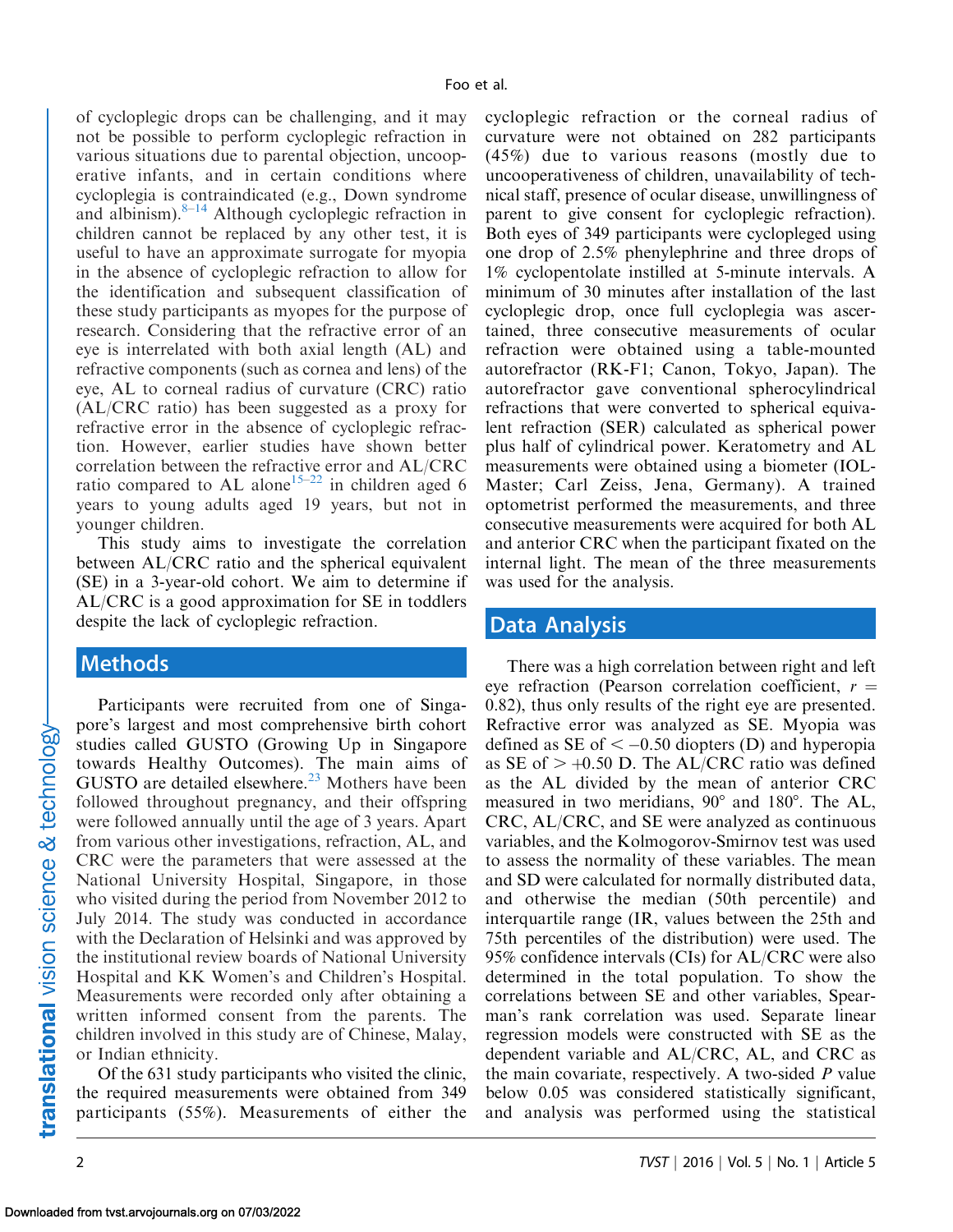

package SPSS Statistics for Windows (Version 21.0; IBM Corp., Armonk, NY, USA). To investigate the effect of gender on AL/CRC ratio, analysis was also conducted by stratifying the data based on gender.

#### **Results**

This study comprised 192 (55.0%) Chinese, 91 (26.1%) Malay, and 66 (18.9%) Indian participants and had an equal male to female ratio (176 males and 173 females). There were no differences in either gender or ethnicity between included and excluded participants. Overall, 249 (71%) participants were hyperopic, 81 (23%) were emmetropic, and 19 (6%) participants were myopic. Mean age of participants at the time of examination was  $36 \pm 1$  months (i.e., 3) years) ranging from 34 to 40 months with mean  $SE +$  $0.88 \pm 0.93$  D ranging from  $+4.00$  to  $-5.43$  D. The AL, CRC, or the AL/CRC values were not statistically significant different across the different ethnic groups  $(P > 0.05)$ .

The Kolmogorov-Smirnov test indicated that the frequency distribution was normal for AL ( $P > 0.10$ ), but not for CRC or AL/CRC ( $P < 0.05$ ). The mean AL was  $21.73$  mm (SD = 0.66, 95% CI: 21.66, 21.80 mm). The median CRC and AL/CRC were 7.72 mm (IR, 7.55–7.93, 95% CI: 7.72–7.78 mm) and 2.81 mm (IR, 2.77–2.85, 95% CI: 2.80, 2.81 mm), respectively. Figure 1 (A–C) shows the scatter plots between SE and AL/CRC, AL, and CRC, respectively. The SE showed better correlation with AL/CRC (Spearman's correlation coefficient,  $\rho = -0.53$ ; 95% CI:  $-0.66$  to  $-0.49; P < 0.001$ ) compared to either AL (Spearman's correlation coefficient,  $\rho = -0.36$ ; 95% CI:  $-0.51$  to  $-0.32$ ;  $P = 0.01$ ) or CRC (Spearman's correlation coefficient,  $p = 0.05$ ; 95% CI:  $-0.04$  to 0.17;  $P = 0.34$ ) alone. Using the Steiger's Z test, the correlation with SE was found significantly greater for AL/CRC than for AL  $(z = -13.51, P < 0.001)$ .

[Table 1](#page-3-0) shows the distribution of ocular biometry and AL/CRC according to the categories of refractive status of participants. Axial length was significantly longer ( $P < 0.001$ ) in myopes (mean  $\pm$  SD: 22.28  $\pm$ 0.66 mm) compared to emmetropes  $(21.90 \pm 0.59)$ mm) and hyperopes (21.61  $\pm$  0.59 mm). The AL/ CRC ratio was also significantly higher in myopes

 $\leftarrow$ Figure 1. The SE of participants as a function of AL/CRC, AL, and CRC, respectively. Linear regression fit (bold line) coefficients are shown in [Table 2](#page-3-0).  $\rho = -0.36$ .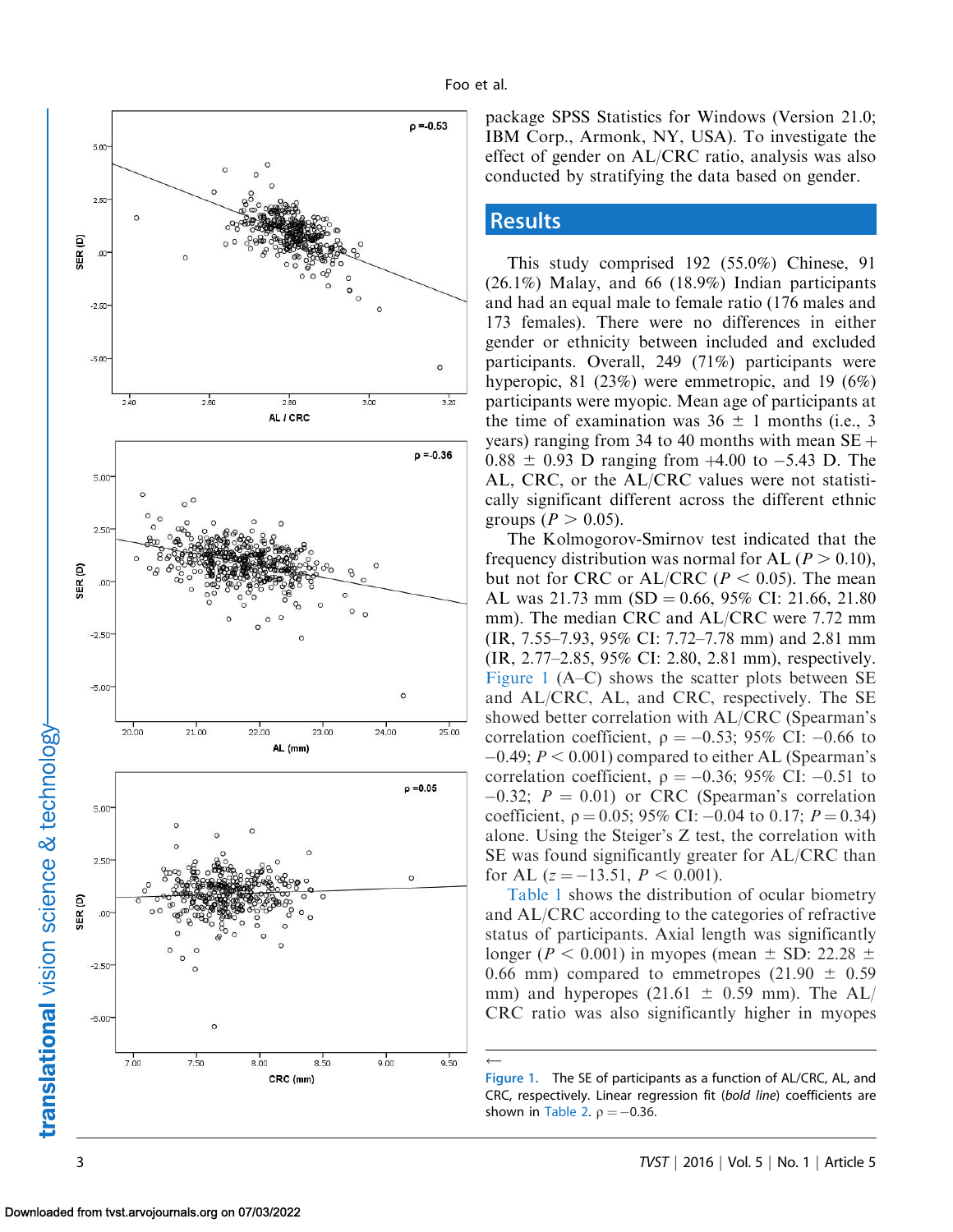| Variables                                                             | Hyperopes,<br>$(>+0.5$ D); (n = 249) | <b>Emmetropes</b><br>$(-0.5 \text{ to } +0.5 \text{ D}); (n = 81)$ | <b>Myopes</b><br>$(\leq 0.50 \text{ D}); (n = 19)$ |
|-----------------------------------------------------------------------|--------------------------------------|--------------------------------------------------------------------|----------------------------------------------------|
| SE (D)                                                                | 1.32(0.59)                           | 0.14(0.25)                                                         | $-1.15(0.63)$                                      |
| $AL$ (mm)                                                             | 21.61 (0.29)                         | 21.90 (0.59)                                                       | 22.28 (0.66)                                       |
| CRC (mm)                                                              | 7.75(0.29)                           | 7.80(0.07)                                                         | 7.91 (0.06)                                        |
| AL/CRC                                                                | 2.79(0.06)                           | 2.84(0.07)                                                         | 2.91(0.06)                                         |
| Correlation coefficients                                              |                                      |                                                                    |                                                    |
| AL/CRC and SER                                                        | $-0.39*$                             | $-0.18$                                                            | $-0.78*$                                           |
| AL and SER                                                            | $-0.33*$                             | $-0.01$                                                            | $-0.09$                                            |
| CRC and SER                                                           | $-0.03$                              | 0.13                                                               | 0.38                                               |
| $\mathcal{L}$ $\mathcal{L}$ $\mathcal{L}$ $\mathcal{L}$ $\mathcal{L}$ |                                      |                                                                    |                                                    |

<span id="page-3-0"></span>Table 1. Values of Ocular Biometry and Their Respective Correlations with SER According to Refractive Status

 $*$   $P < 0.01$ .

compared to emmetropes and hyperopes ( $P < 0.001$ ). Mean AL/CRC was  $2.91 \pm 0.06$  among myopes and decreased to 2.79  $\pm$  0.06 among hyperopes. Spearman's rank correlation coefficient between mean SE and AL/CRC was the highest in myopes ( $\rho = -0.78$ ) 95% CI:  $-3.76$ ;  $-0.79$ ;  $P = \langle 0.001 \rangle$ , followed by hyperopes ( $p = -0.39$ ; 95% CI:  $-10.73$ ;  $-0.57$ ;  $P =$ 0.01) and not significant in emmetropes ( $\rho = -0.18$ ; 95% CI:  $-17.28$ ; 12.42;  $P = 0.38$ ). There was a significant correlation between SE and AL only for hyperopes ( $p = -0.28$ ; 95% CI: 0.43 - 11.04;  $P <$ 0.001), but not for either emmetropes or myopes. Also there was no statistical significance for the correlation between SE and CRC in all refractive groups ( $P >$ 0.05). The SE was not significantly different between males and females (+0.83 D  $\pm$  0.88 vs. +0.92 D  $\pm$ 0.98,  $P = 0.38$ ). Linear regression adjusted for gender and ethnicity showed a 0.74-D shift in SE toward myopia with every 0.1 increase in AL/CR ratio ( $P$  < 0.001,  $r^2 = 0.33$ ) (Table 2).

# **Discussion**

In this study we found better correlation between the AL/CRC ratio with SER in 3-year-old children compared to that of SE, AL, or CRC alone. The AL/ CRC ratio is correlated with cycloplegic refraction in myopes, but not in emmetropes and hyperopes. A higher AL/CRC ratio is found in myopes compared to nonmyopes. Linear regression adjusted for gender and ethnicity showed a 0.74-D shift in SE toward myopia with every 0.1 increase in AL/CRC ratio. Hence, in the setting of research, when one is unable to obtain cycloplegic refraction for the study participant, the utility of the AL/CRC in 3-year-olds might be the next best reflection of their refractive error.

The results from this study in showing significant correlation of AL/CRC ratio with SER corroborate with other studies performed in relatively older children and young adults.<sup>[15–21](#page-5-0)</sup> The AL/CRC value associated with the development of myopia, such as from the COMET study of myopic children, reported a mean AL/CRC ratio at baseline of  $3.18<sup>24</sup>$  In our study of 3-year-old children, AL/CRC ratios obtained were all below 3 (2.89 for myopes, 2.79 for hyperopes, and 2.85 for emmetropes), consistent with the predominantly hyperopic refractive status in children before the age of 5 years.

Full cycloplegic refraction, which relaxes accommodation completely, remains the gold standard in the diagnosis of true refractive status; AL/CRC alone cannot replace the gold standard cycloplegic refraction. The ratio of AL to CRC alone accounts for only 33% of the variability in refraction.<sup>[25](#page-5-0)</sup> Thus, the usefulness of AL/CRC is limited to an initial screening tool and in the setting of certain research

Table 2. Association between AL/CRC, AL, and CRC with SER (D)

|                       | Univariate OR (95% CI)   | P Value | Gender and Race-Adjusted Multivariate* OR (95% CI) |
|-----------------------|--------------------------|---------|----------------------------------------------------|
| AL/CRC                | $7.35(-8.46, -6.25)$     | < 0.001 | 7.40 $(-8.51, -6.28)$                              |
| AL, mm                | $0.59$ (-0.72, -0.45)    | < 0.001 | $0.68$ (-0.82, -0.53)                              |
| CRC, mm               | $0.21$ (-0.14, 0.55)     | 0.25    | $0.25$ (-0.11, 0.61)                               |
| $^*$ $\rho = -0.53$ . | OR indicates odds ratio. |         |                                                    |

translational vision science & technology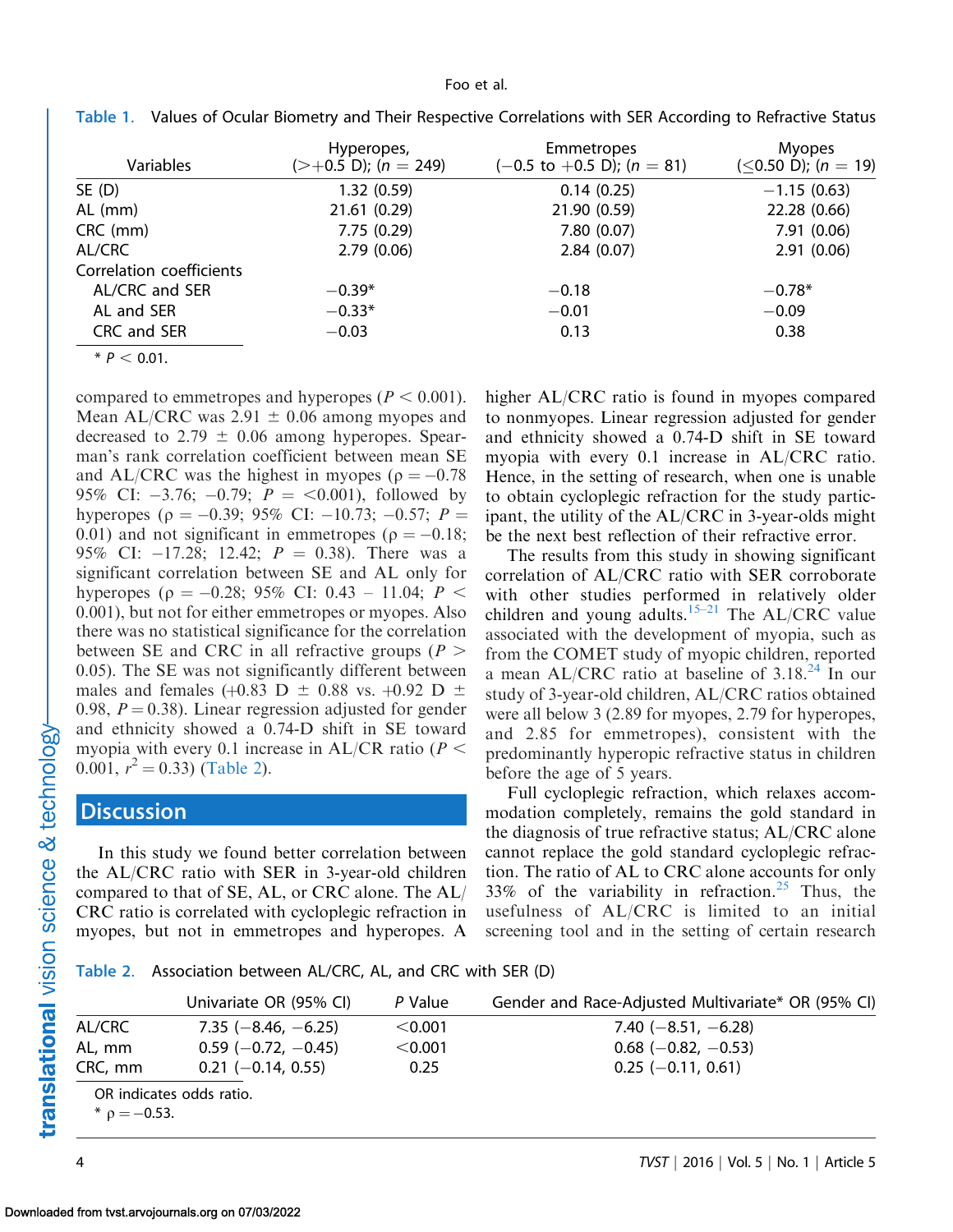<span id="page-4-0"></span>studies. In clinical practice, however, where one has access to proper refraction equipment, full-refraction examination for the child should still be carried out. We recognized a problem encountered during research studies involving cycloplegic refraction carried out in toddlers, where some toddlers had missing cycloplegic refraction due to the challenge of instilling eye drops in these children or the parental fear of eye drops. Wherever this is not possible, for example, in a rural setting or in very young children who refuse cycloplegia in a research study, the AL/CRC ratio could be used as the next best reference of refraction, as this index may be more accurate than AL.

The primary limitation of our study is the relatively small sample size of myopic participants  $(N = 19)$  compared to previous studies. Although it is reassuring that the trends/associations reported here are consistent with the previous studies involving relatively older children and young adults, the results from this study should be interpreted with caution. Another potential limitation of the study is the unavailability of other ocular biometry measurements from the study participants that change during the process of emmetropization (such as lens thickness and anterior chamber and vitreous depth), hence the correlations between AL/CRC ratio and other ocular variables were not investigated. Lastly, a major limitation of this study is the cross-sectional nature of the study, which does not delineate exact temporal relationships between myopia and the AL/CRC ratio.

In conclusion, with the ease for determining the AL and corneal curvature using noncontact partial coherence interferometry instruments, the AL/CRC ratio could possibly be used as the next best reference of refraction over AL. It is important to emphasize that the AL/CRC ratio should not be substituted for refractive error in the clinical setting.

# Acknowledgments

We thank the GUSTO participants, staff, and study group for their contributions. The GUSTO study group includes Pratibha Agarwal, Arijit Biswas, Choon Looi Bong, Birit F. P. Broekman, Shirong Cai, Jerry Kok Yen Chan, Yiong Huak Chan, Cornelia Yin Ing Chee, Helen Y. H. Chen, Yin Bun Cheung, Audrey Chia, Amutha Chinnadurai, Chai Kiat Chng, Mary Foong-Fong Chong, Yap-Seng Chong, Shang Chee Chong, Mei Chien Chua, Chun Ming Ding, Eric Andrew Finkelstein, Doris Fok, Marielle Fortier, Peter D. Gluckman, Keith M. Godfrey, Anne Eng Neo Goh, Yam Thiam Daniel Goh, Joshua J. Gooley, Wee Meng Han, Mark Hanson, Christiani Jeyakumar Henry, Joanna D. Holbrook, Chin-Ying Hsu, Hazel Inskip, Jeevesh Kapur, Kenneth Kwek, Ivy Yee-Man Lau, Bee Wah Lee, Yung Seng Lee, Ngee Lek, Sok Bee Lim, Yen-Ling Low, Iliana Magiati, Lourdes Mary Daniel, Michael Meaney, Cheryl Ngo, Krishnamoorthy Naiduvaje, Wei Wei Pang, Anqi Qiu, Boon Long Quah, Victor Samuel Rajadurai, Mary Rauff, Salome A. Rebello, Jenny L. Richmond, Anne Rifkin-Graboi, Seang-Mei Saw, Lynette Pei-Chi Shek, Allan Sheppard, Borys Shuter, Leher Singh, Shu-E Soh, Walter Stunkel, Lin Lin Su, Kok Hian Tan, Oon Hoe Teoh, Mya Thway Tint, Hugo P. S. van Bever, Rob M. van Dam, Inez Bik Yun Wong, P. C. Wong, Fabian Yap, George Seow Heong Yeo.

Supported by the National Medical Research Council (NMRC) grants NMRC/TCR/004-NUS/ 2008, NMRC/TCR/012-NUHS/2014, and CNIG11nov012. Additional funding is provided by the Singapore Institute for Clinical Sciences – A\*STAR.

Disclosure: V. Foo, None; P. Verkicharla, None; M. Ikram, None; S. Chua, None; S. Cai, None; C. Tan, None; Y.-S. Chong, None; K. Kwek, None; P. Gluckman, None; T.Y. Wong, None; C. Ngo, None; S. Mei Saw, None

### References

- 1. Saw SM, Chan B, Seenyen L, Yap M, Tan D, Chew SJ. Myopia in Singapore kindergarten children. Optometry. 2001;72:286–291.
- 2. Seet B, Wong TY, Tan DT, et al. Myopia in Singapore: taking a public health approach. Br J Ophthalmol. 2001;85:521–526.
- 3. Pan C, Ramamurthy D, Saw S. Worldwide prevalence and risk factors for myopia. Ophthalmic Physiol Opt. 2012;32:3–16.
- 4. Wong TY, Foster PJ, Johnson GJ, Seah SK. Refractive errors, axial ocular dimensions, and age-related cataracts: the Tanjong Pagar survey. Invest Opthalmol Vis Sci. 2003;44:1479–1485.
- 5. Saw SM, Gazzard G, Shih-Yen EC, Chua WH. Myopia and associated pathological complications. Ophthalmic Physiol Opt. 2005;25:381–391.
- 6. Lim MC, Gazzard G, Sim EL, Tong L, Saw SM. Direct costs of myopia in Singapore. Eye. 2009; 23:1086–1089.